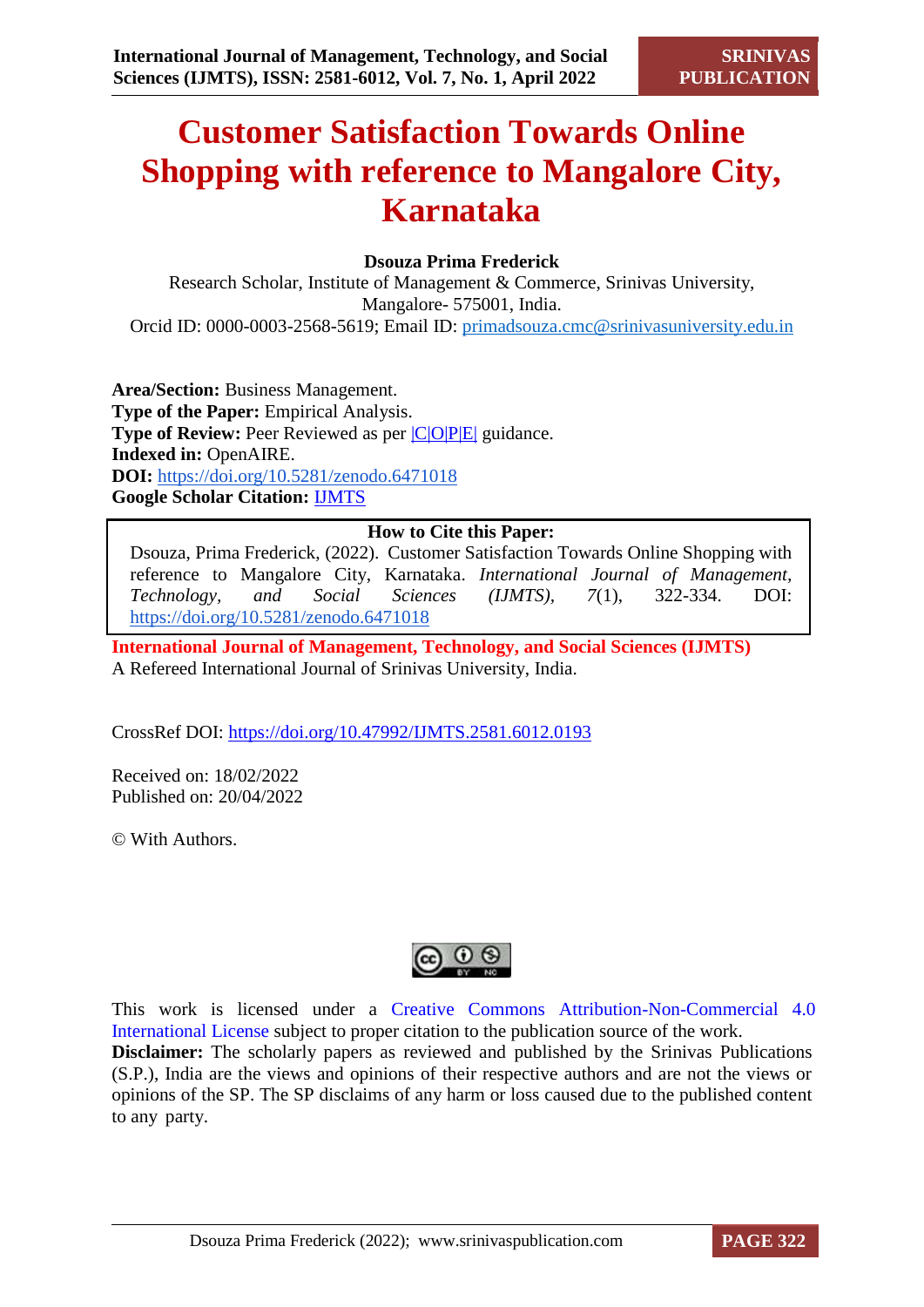# **Customer Satisfaction Towards Online Shopping with reference to Mangalore City, Karnataka**

# **Dsouza Prima Frederick**

Research Scholar, Institute of Management & Commerce, Srinivas University, Mangalore- 575001, India.

Orcid ID: 0000-0003-2568-5619; Email ID: [primadsouza.cmc@srinivasuniversity.edu.in](mailto:primadsouza.cmc@srinivasuniversity.edu.in)

# **ABSTRACT**

**Purpose:** *The central idea of this paper is to study the satisfaction of the customers towards online shopping and understand their problems while shopping online.*

**Design:** *Primary data was collected by 203 sample respondents from Mangalore city, Karnataka State. Secondary data was collected from journal papers, books & web pages. The data was analysed by running through SMARTPLS 3.0 software. Measurement model and Structural model was developed and IPMA analysis were used as statistical tools.* 

**Findings:** *The outcomes of the study states; Perceived Value, Service Quality and System Quality affects Customer Satisfaction. However, service quality requires more improvement as per IPMA analysis.*

**Originality/Value:** *The results of the study will help the online stores to frame feasible strategies keeping in mind the interests of all the stakeholders in this sphere.*

**Type of Paper:** *Empirical Analysis*

**Keywords:** Online Shopping, Customer Satisfaction, Affecting Factors, Perceived Value, Service Quality, System Quality, IPMA analysis.

# **1. INTRODUCTION :**

Advancement in technology has led to significant development in e-commerce field and boomed shopping culture on digital platform across countries. To offer different products or services, almost every business operates online [1]. The digital revolution has ushered in a new era of business. The World Wide Web (www) have revolutionised the way people explore for and utilise information [2]. The Internet, which had been originally envisioned as a platform for enriching info, has expanded into a vital element of modern business. For enterprises, the important to continued existence is how successfully they can incorporate this channel into their established business strategy. Manufacturers/Sellers must consider who their users are, what their purchasing preferences seem to be, and what items and services they like when selling anything online [3]. In India, there is a lot of room for growth in the internet retail sector. There are a variety of services available online due to the abundance of business prospects. Shopping on digital platforms has become most popular options available via the internet [4]. Consumption patterns in India have changed radically since the colonial period. Scarcities are a part of everyday life for individuals born after statehood. They are unconcerned with embellishments or fancy features and will buy whatever is available, irrespective of quantity. The mid class discretionary income is increasing, and the focus is switching from saving to consumption. Customers, on the other hand, are free to view as many websites as they like before coming to a decision. In an essence, internet shopping offers clients with a limitless number of options. The client can buy products at any time and on any day of the year. Customers will save time and effort as an outcome of this [5]. Furthermore, customers may start searching for desired items and compare items owing to boundless choice and little spare time.

# **2. THEORETICAL FRAMEWORK :**

The research study relies on two theories of Customer Satisfaction:

# **2.1 Theory of Reasoned Action (TRA):**

Theory of Reason Action was propounded by Martin Fishbein and Icek Ajzen in 1967. The theory explains that there is favourable relationship between the attitudes and behaviours with human action.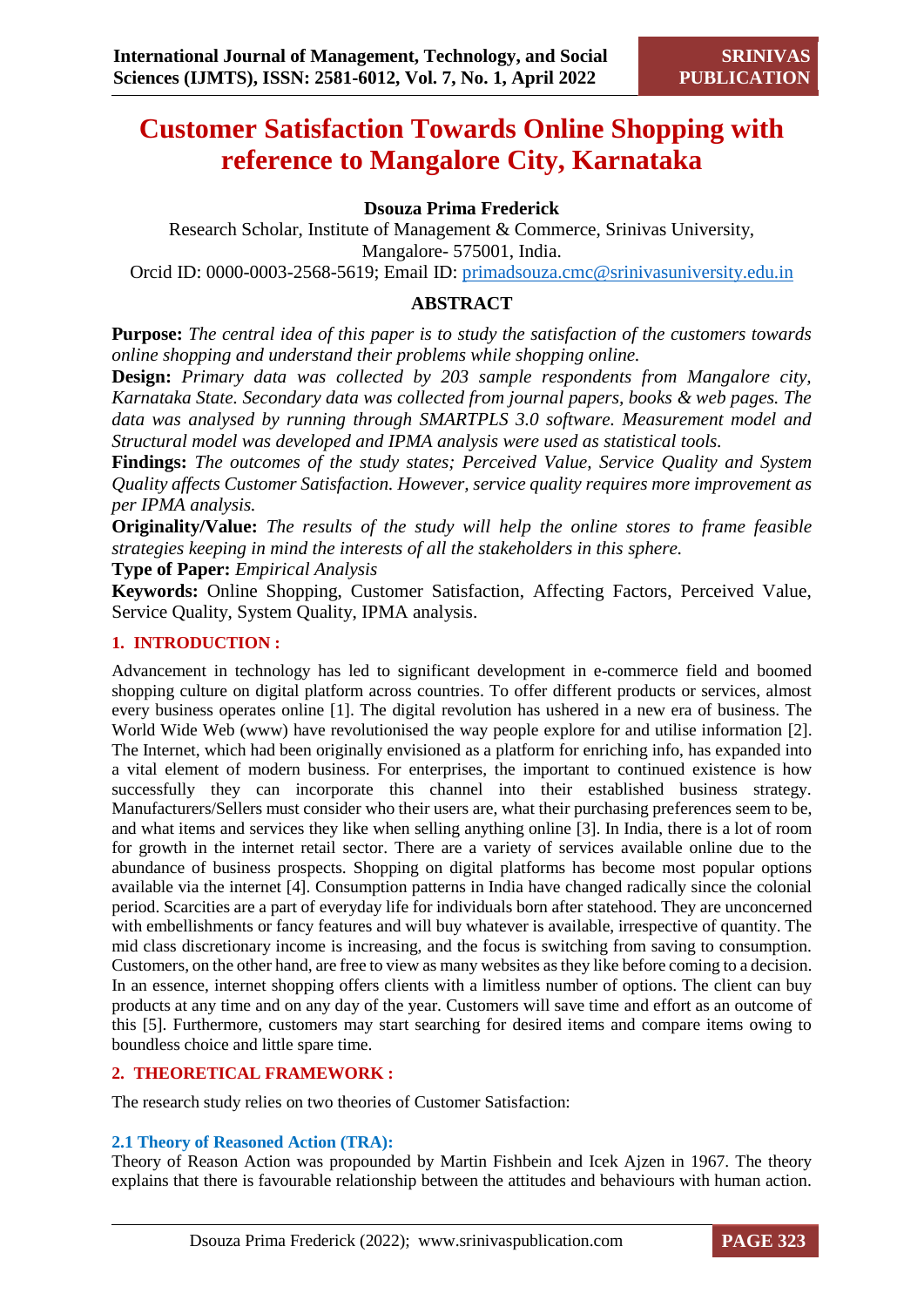It suggests that an individual behaviour is known by his purchase intention which is influenced by certain factors behaviour, attitudes, behavioural belief, subjective norms and normative beliefs which leads to customer satisfaction [6].

#### **2.2 Unified Theory of Acceptance and Use of Technology 2 (UTAUT2):**

The UTAUT2 theory was developed by Venkatesh, Morris, Michael, Gordon Davis and Fred Davis in 2003. It is an extension to TRA model. The theory explains how one's purchase intention is impacted by information system. Quality of system which includes the information displayed, ease of use, navigation, security, etc influences the customer to purchase online which leads to satisfaction [7].

# **3. RELATED WORKS :**

Below Table 1 exhibits the contribution by various authors:

|                | Table 1: Contribution by from various authors |                                                                                                                               |                  |  |  |  |  |
|----------------|-----------------------------------------------|-------------------------------------------------------------------------------------------------------------------------------|------------------|--|--|--|--|
| <b>S.</b>      | <b>Focus Area</b>                             | <b>Contribution</b>                                                                                                           | <b>Reference</b> |  |  |  |  |
| N <sub>o</sub> |                                               |                                                                                                                               | <b>Number</b>    |  |  |  |  |
| 1.             |                                               | Consumers have multiple features owing to e-stores exhibition of                                                              | [8], [9]         |  |  |  |  |
|                |                                               | a wide range of items, reasonable price, many modes of payment,                                                               |                  |  |  |  |  |
|                |                                               | timely delivery, and easy return/refund options. This has                                                                     |                  |  |  |  |  |
|                |                                               | influenced many individuals to switch to online mode for shopping.                                                            |                  |  |  |  |  |
| 2.             |                                               | Online shoppers are affected by many factors such as qualities,                                                               | $[10]$           |  |  |  |  |
|                |                                               | nearness or same location, time and place convenience, supply of                                                              |                  |  |  |  |  |
|                | <b>Perceived</b>                              | genuine products, availability of items, prior experience,                                                                    |                  |  |  |  |  |
|                | <b>Value</b>                                  | reasonable price, etc.                                                                                                        |                  |  |  |  |  |
| 3.             |                                               | An empirical analysis in e-commerce shows there is significant                                                                | $[11]$           |  |  |  |  |
|                |                                               | impact of perceived ease of use and perceived usefulness on trust.                                                            |                  |  |  |  |  |
| 4.             |                                               | The primary reason an individual prefers online shopping for                                                                  | $[12]$ ,         |  |  |  |  |
|                |                                               | convenience. Individuals access online to get information for their                                                           | $[13]$           |  |  |  |  |
|                |                                               | desired product. Therefore, vendors on online portal need to be<br>careful as individuals who are information seekers need to |                  |  |  |  |  |
|                |                                               | converted to loyal customers.                                                                                                 |                  |  |  |  |  |
| 5.             |                                               | Customers purchase intention is based on seller' service quality.                                                             | $[14]$           |  |  |  |  |
|                |                                               | Innovation or upgradation in the product or service and website                                                               |                  |  |  |  |  |
|                | <b>Service</b>                                | quality can favourably influence the customer satisfaction and                                                                |                  |  |  |  |  |
|                | Quality                                       | repurchase behaviour                                                                                                          |                  |  |  |  |  |
| 6.             |                                               | Service quality includes easy access and quick response facility for                                                          | $[15]$           |  |  |  |  |
|                |                                               | customers which has direct relationship with customer satisfaction.                                                           |                  |  |  |  |  |
| 7.             |                                               | Quality of websites helps in gaining long run trust and positive                                                              | $[16]$           |  |  |  |  |
|                |                                               | attitude for online shopping. Perceived risk and usefulness of                                                                |                  |  |  |  |  |
|                |                                               | technology<br>influences purchase<br>intention<br>and<br>customer                                                             |                  |  |  |  |  |
|                |                                               | satisfaction.                                                                                                                 |                  |  |  |  |  |
| 8.             |                                               | Government needs to frame policies in relation to protection of                                                               | $[17]$           |  |  |  |  |
|                |                                               | personal details shared by customers for online transactions which                                                            |                  |  |  |  |  |
|                |                                               | are inadequate, therefore, many fear to shop online.                                                                          |                  |  |  |  |  |
| 9.             |                                               | Four attributes which influences customers to shop online are vis-                                                            | $[18]$           |  |  |  |  |
|                | <b>System</b>                                 | a vis design of web portal, reliability, e -service and protection to                                                         |                  |  |  |  |  |
|                | Quality                                       | privacy.                                                                                                                      |                  |  |  |  |  |
| 10.            |                                               | Displayed products on web portals and also the information on the                                                             | $[19]$           |  |  |  |  |
|                |                                               | products has influenced many shoppers to buy products online.                                                                 |                  |  |  |  |  |
|                |                                               | This has resulted in impulsive buying.                                                                                        |                  |  |  |  |  |
| 11.            |                                               | Trust plays a crucial mediator between the online retailers and                                                               | $[20]$           |  |  |  |  |
|                |                                               | customer purchase intention. Quality of system and e-service<br>influences customer satisfaction.                             |                  |  |  |  |  |
| 12.            |                                               | Website easy navigation features along with good internet                                                                     | $[21]$           |  |  |  |  |
|                |                                               | connectivity and detailed product information influences customer                                                             |                  |  |  |  |  |
|                |                                               | satisfaction.                                                                                                                 |                  |  |  |  |  |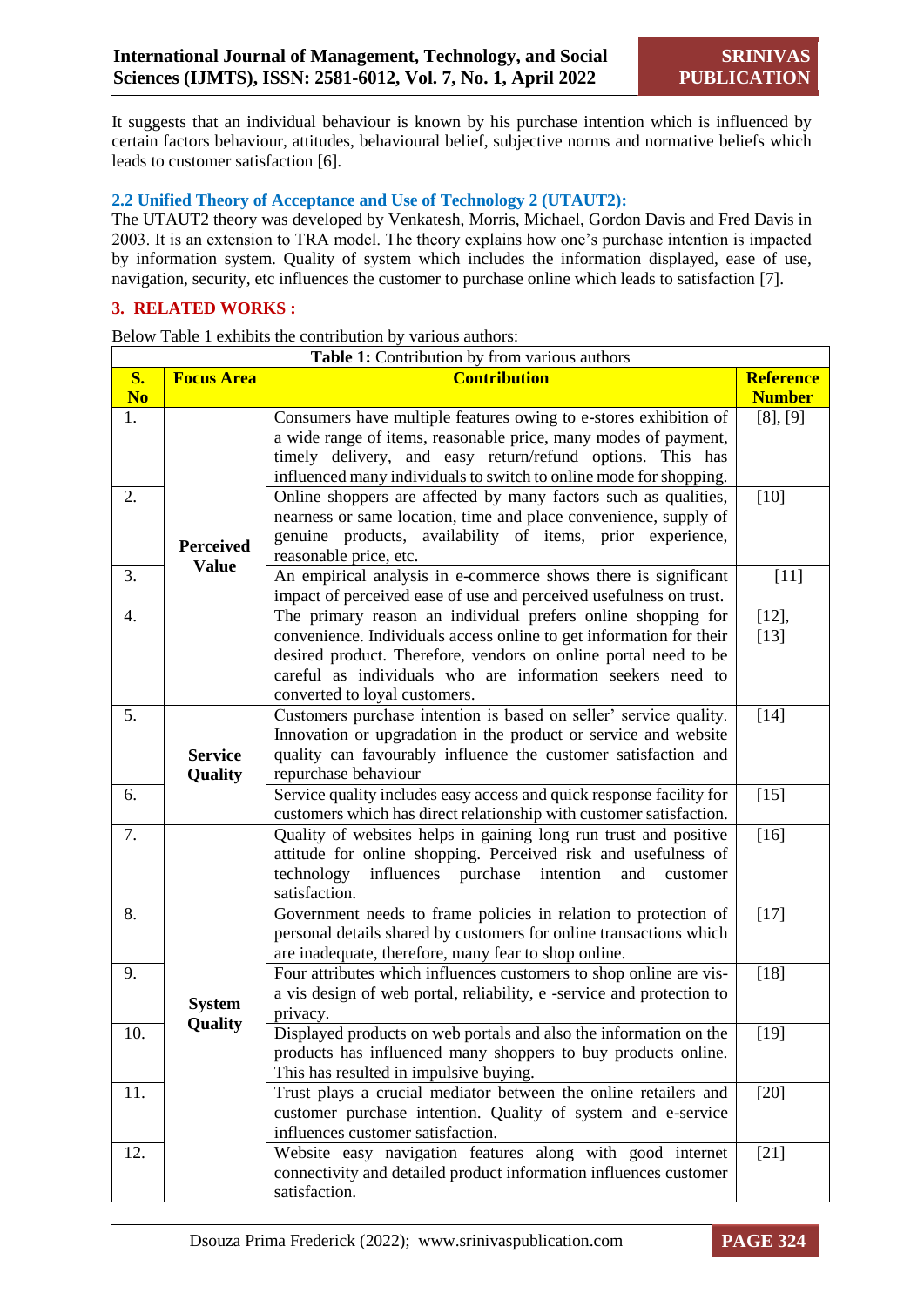| 13. |                     | Reasonable price, timely delivery, customer relationship<br>management, good service with cost effective management has led<br>to customer satisfaction.                                                                                                      | [22] |  |  |
|-----|---------------------|---------------------------------------------------------------------------------------------------------------------------------------------------------------------------------------------------------------------------------------------------------------|------|--|--|
| 14. | <b>Customer</b>     | Quality of information displayed, navigation, easy operation,<br>[23]<br>privacy has positively influenced towards customer satisfaction.                                                                                                                     |      |  |  |
| 15. | <b>Satisfaction</b> | The study found that perceived usefulness, perceived ease of use,<br>[24]<br>Trust and perceived risk are the key factors identified for customer<br>attitude and satisfaction whereas the demography has less influence<br>on customers purchase intentions. |      |  |  |

# **4. CONCEPTUAL MODEL :**

The present study has made an attempt to frame a model based on literature review and keeping in mind the theories of customer satisfaction, Perceived Value (PV) and Service Quality (SQ) referred from TRA model and System Quality (SyQ) from UTAUT2 model. Below Figure 1 shows the conceptual model for the study.



**Fig. 1:** Conceptual Model for Customer satisfaction towards Online Shopping

Source: Author

# **5. RESEARCH GAP :**

E-commerce activity is undergoing a fast transition. This is an outcome of industrial revolution and advancement in technology with globalisation. Many individuals desire to shop online as it serves several benefits, however, many individuals do carry adverse perception for online shopping. This is due to many factors such as privacy issues, trust issues, quality issues, etc. Therefore, there is a need to identify those issues favourable for purchase and highlight those issues which are hindrances for online shopping and customer satisfaction.

#### **6. RESEARCH AGENDA :**

Keeping in mind the research gaps, the study has following agenda:

- (1) Do the Perceived Value influence the customer satisfaction towards online shopping?
- (2) How does Service Quality influences the customer satisfaction towards online shopping?
- (3) Does the System Quality influence the customer satisfaction towards online shopping?
- (4) What are the problems faced by online shoppers?

# **7. OBJECTIVES OF THE STUDY :**

- (1) To analyse Perceived Value influencing the customer satisfaction towards online shopping.
- (2) To assess Service Quality influencing the customer satisfaction towards online shopping.
- (3) To determine System Quality influencing the customer satisfaction towards online shopping.

# **8. HYPOTHESES FOR THE STUDY :**

The following hypothesis is framed considering the research objectives and model: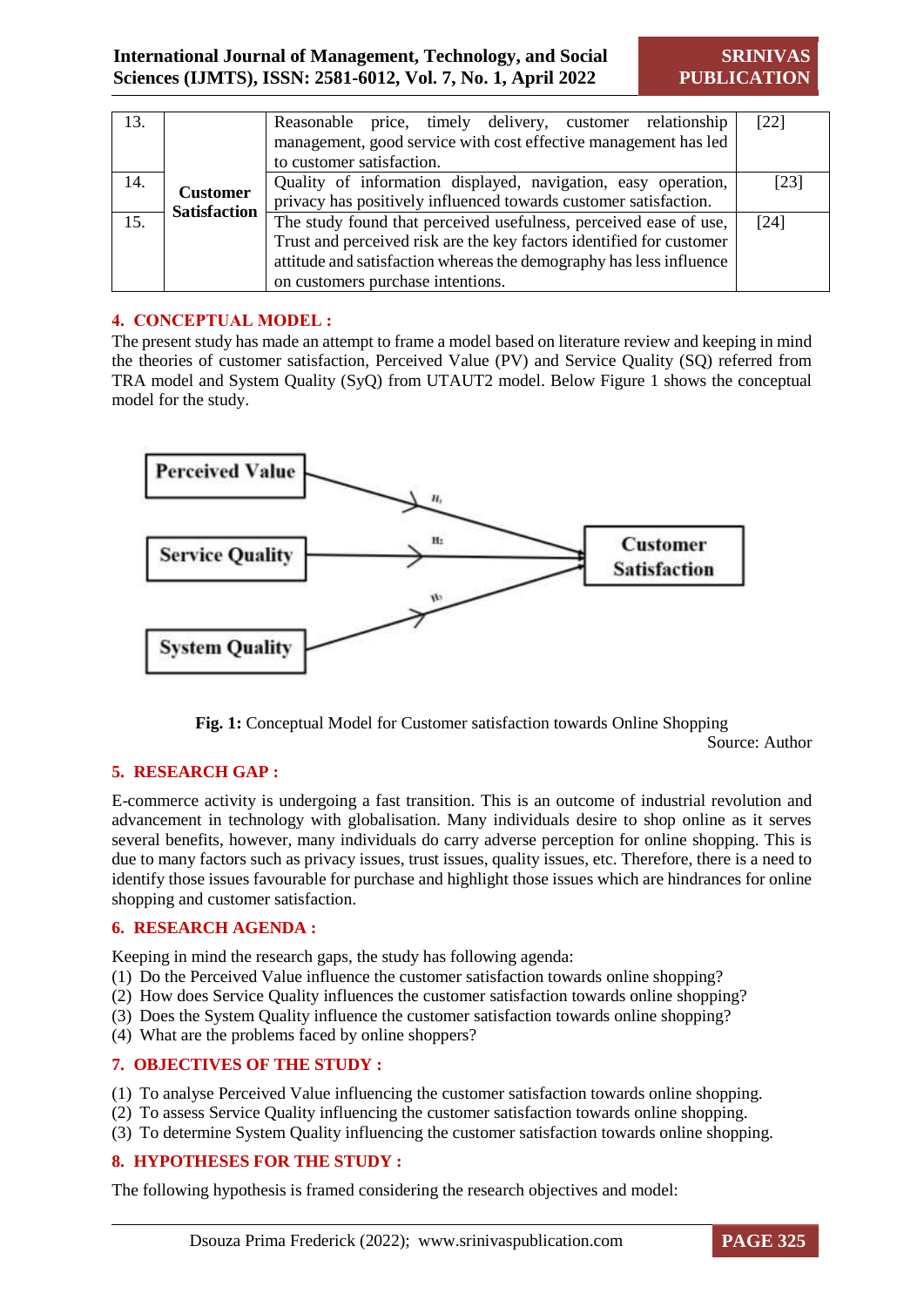- (1) H01: Perceived value has significant relationship with Customer Satisfaction.
- (2)  $H_{02}$ : Service Quality has significant relationship with Customer Satisfaction.
- (3)  $H<sub>03</sub>$ : System Quality has significant relationship with Customer Satisfaction.

# **9. RESEARCH METHODOLOGY :**

The study was conducted using the survey method. Primary source of data was collected from well structed questionnaires among 203 online shoppers from Mangalore city, Karnataka State. Secondary data was gathered from websites, books and scholarly articles. The data was run through SMARTPLS 3.0 Software. Measurement Model and Structural Model is developed and IPMA statistical tools were analyzed for the study.

#### **10. ANALYSIS :**

#### **10.1 Measurement Model:**

As part of measurement model evaluation, P1, P2, P3, SQ4, SQ5, SQ6, SyQ3 of the items were excluded, which had low factor loading than 0.700, in addition to issues with variance inflation factor [25]. To know the internal consistency of the data, reliability test of the latent variables was analysed with Cronbach's alpha and Composite Reliability (CR). All values of composite reliability of the constructs are higher than the recommended value  $(>0.700)$  [26], [27]. Discriminant validity which is also known as convergent validity was acceptable as the Average Variance Expected (AVE) value is above 0.500 [25]. Overall, reliability and validity were established. Below Table 2 shows result of reliability and validity.

| <b>Constructs</b>                | <b>Indica</b><br><b>tors</b> | <b>Outer</b><br><b>Loadin</b><br>gs | <b>Indicator</b><br><b>Reliability</b> | Cronbach's<br><b>Alpha</b> | <b>Composite</b><br><b>Reliability</b><br>(CR) | <b>Average</b><br><b>Variance</b><br><b>Extracted</b><br>(AVE) |  |
|----------------------------------|------------------------------|-------------------------------------|----------------------------------------|----------------------------|------------------------------------------------|----------------------------------------------------------------|--|
|                                  | CS <sub>1</sub>              | 0.917                               | 0.841                                  |                            | 0.934                                          |                                                                |  |
| <b>Customer</b>                  | CS <sub>2</sub>              | 0.84                                | 0.706                                  | 0.905                      |                                                | 0.779                                                          |  |
| <b>Satisfaction</b>              | CS <sub>3</sub>              | 0.915                               | 0.837                                  |                            |                                                |                                                                |  |
|                                  | CS <sub>4</sub>              | 0.856                               | 0.733                                  |                            |                                                |                                                                |  |
|                                  | PV4                          | 0.886                               | 0.785                                  | 0.852                      |                                                |                                                                |  |
| <b>Perceived</b><br><b>Value</b> | PV <sub>5</sub>              | 0.894                               | 0.799                                  |                            | 0.91                                           | 0.771                                                          |  |
|                                  | PV <sub>6</sub>              | 0.854                               | 0.729                                  |                            |                                                |                                                                |  |
|                                  | SQ1                          | 0.814                               | 0.663                                  | 0.847                      | 0.897                                          |                                                                |  |
| <b>Service</b>                   | SQ2                          | 0.865                               | 0.748                                  |                            |                                                | 0.685                                                          |  |
| Quality                          | SQ <sub>3</sub>              | 0.803                               | 0.645                                  |                            |                                                |                                                                |  |
|                                  | SQ7                          | 0.826                               | 0.682                                  |                            |                                                |                                                                |  |
|                                  | SyQ1                         | 0.847                               | 0.717                                  |                            | 0.937                                          |                                                                |  |
| <b>System</b>                    | SyQ2                         | 0.864                               | 0.746                                  | 0.911                      |                                                | 0.789                                                          |  |
| Quality                          | SyQ4                         | 0.913                               | 0.834                                  |                            |                                                |                                                                |  |
|                                  | SyQ5                         | 0.927                               | 0.859                                  |                            |                                                |                                                                |  |

**Table 2:** Exhibits the Outer Loadings, Reliability and Validity

Source: Author

Discriminant validity was assessed by Fornell- Larcker criterion (1998) which suggests, values of square root of Average Variance to be higher in comparison to the inter correlation among the latent variable [28]. Below Table 3 shows results discriminant validity as per Fornell-larcker Criterion.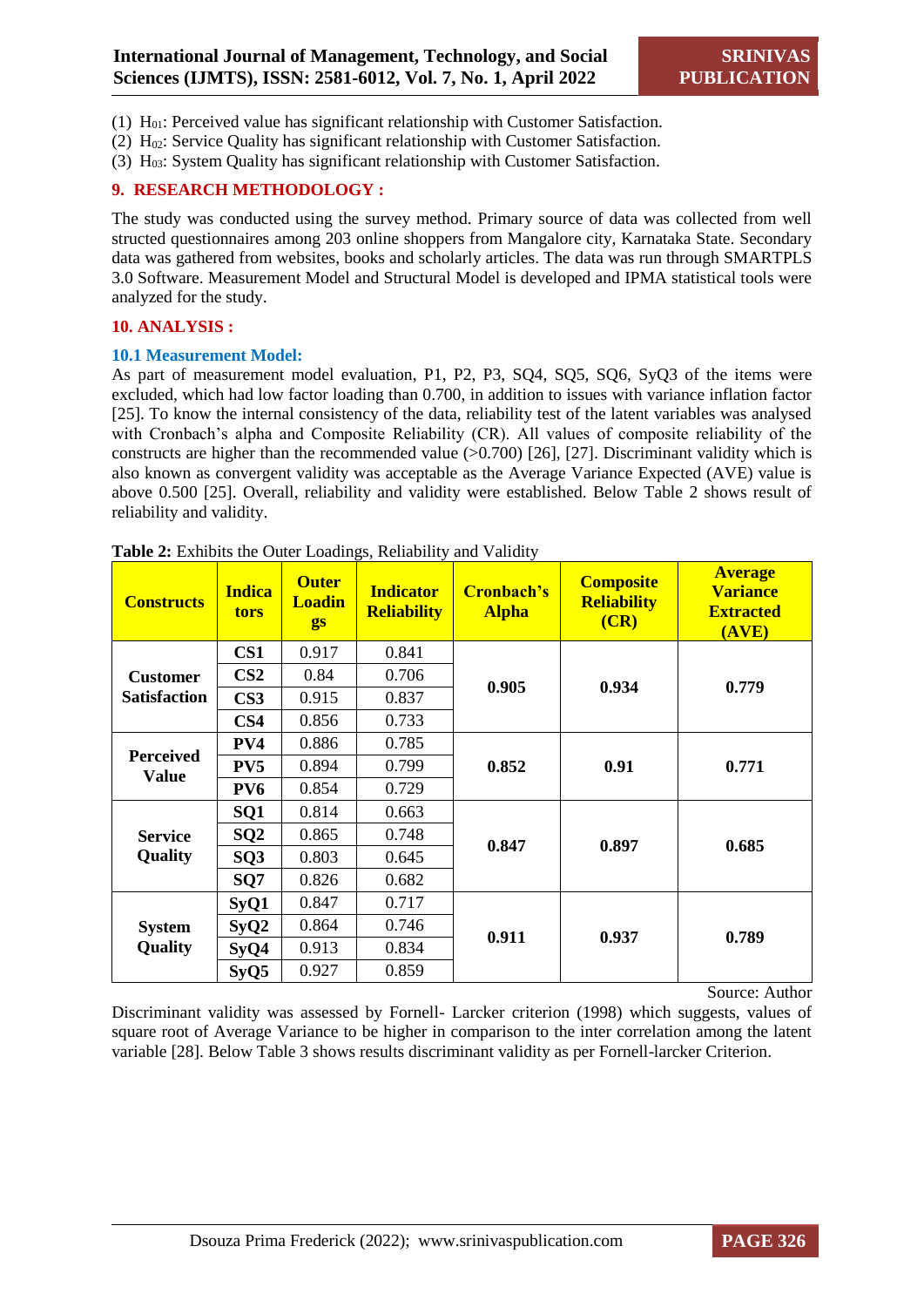**SRINIVAS PUBLICATION**

| <b>Constructs</b>      | <b>Customer</b><br><b>Satisfaction</b> | <b>Perceived</b><br><b>Value</b> | <b>Service</b><br><b>Quality</b> | <b>System</b><br><b>Quality</b> |
|------------------------|----------------------------------------|----------------------------------|----------------------------------|---------------------------------|
| <b>Customer</b>        |                                        |                                  |                                  |                                 |
| <b>Satisfaction</b>    | 0.883                                  |                                  |                                  |                                 |
| <b>Perceived Value</b> | 0.692                                  | 0.878                            |                                  |                                 |
| <b>Service Quality</b> | 0.682                                  | 0.737                            | 0.827                            |                                 |
| <b>System Quality</b>  | 0.872                                  | 0.74                             | 0.736                            | 0.889                           |

**Table 3:** Exhibits the result of discriminant validity as per Fornell-Larcker criterion

**Note:** Values in Italics font shows square root of AVE.

Source Author

 $R<sup>2</sup>$  value recommended by Hair, et al. (2011) in scholarly article that studies marketing issues,  $R<sup>2</sup>$  values of 0.750 is considered as substantial, 0.500 is moderate and 0.250 as weak [25]. It is observed that  $\mathbb{R}^2$ value is 0.766 i.e., 76.6% change in endogenous variable i.e., customer satisfaction can be accounted to exogeneous latent variable perceived value, service quality and system quality (Figure 2). The  $f<sup>2</sup>$  is the change in R-square if the exogeneous variable is removed from the proposed model. If F-square effect value is greater than 0.2, 0.15 and 0.35 which speaks of effect size as small, medium and large respectively [29]. The resulted stated that if exogeneous variable perceived value and Service Quality if removed from the model, as its carriers 0.010 and 0.004 respective value which indicates there will be no influence on R-square of the proposed model whereas system quality is 0.744 (Table 4) which has large effect on change in R-square. The  $Q^2$  value shows the predictive relevance of the model which is recommended as greater 0 as good. The  $Q^2$  value is 0.583 which is above zero. Thus, the model has good predictive relevance. Q-square for all the constructs have zero and above zero, therefore, the predictive relevance of the model is good. Below Table 4 exhibits the results of F-Square, R-square and Q-Square excluded

| <b>Constructs</b>      | <b>F-Square</b> | <b>R-Square Excluded</b> | <b>O-Square Excluded</b> |
|------------------------|-----------------|--------------------------|--------------------------|
| <b>Perceived Value</b> | 0.010           | 0.761                    | $0.000\,$                |
| <b>Service Quality</b> | 0.004           | 0.765                    | 0.001                    |
| <b>System Quality</b>  | ).744           | 0.592                    | . . 184                  |

**Table 4:** F-Square, R-Square Excluded and Q-Square Excluded

Source Author



**Fig. 2:** Measurement Model

Source: Author

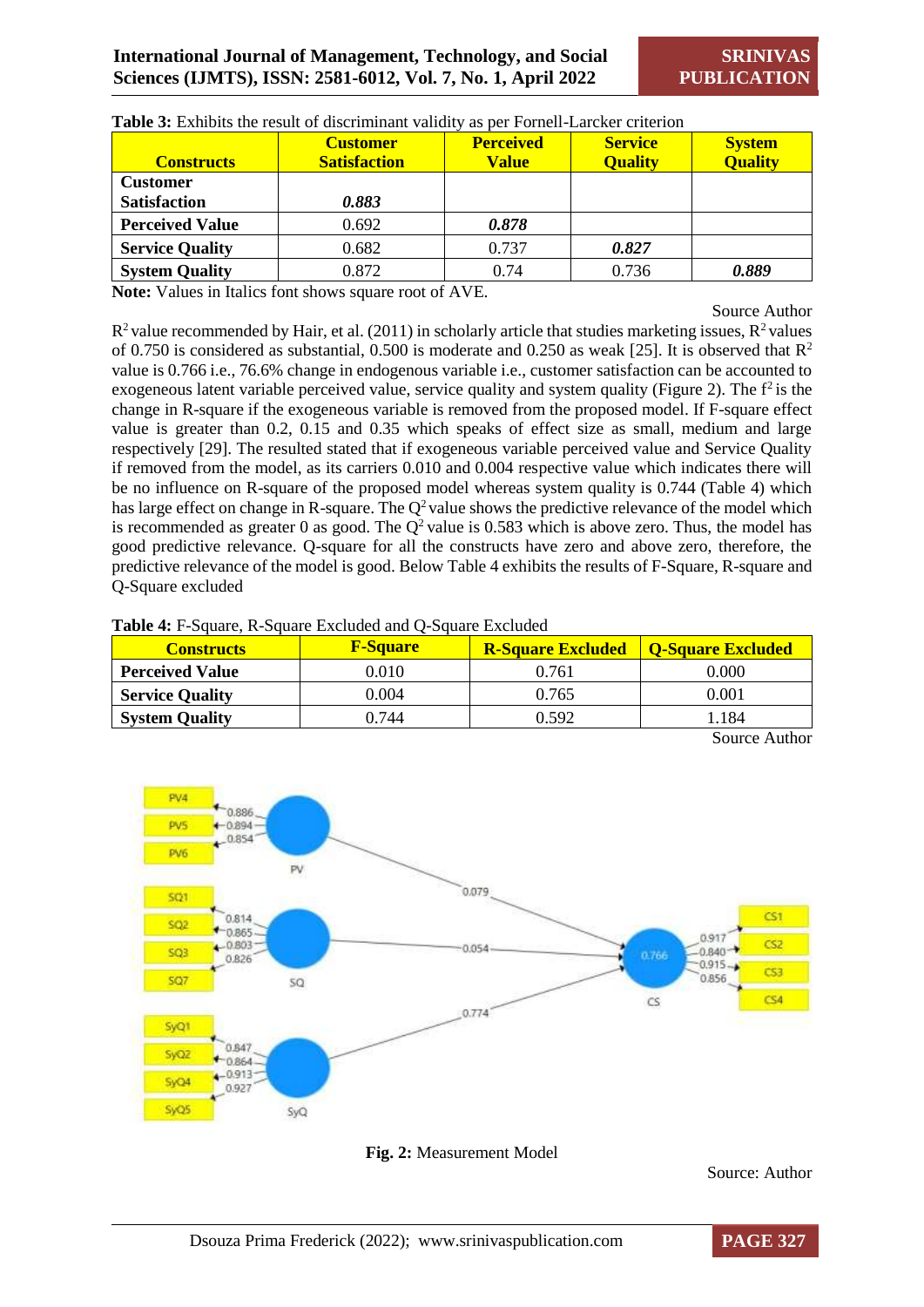#### **10.2 Structural Model :**

"The structural model shows the paths of latent variable which are hypothesized in the conceptual model as per theoretical framework in addition to  $\mathbb{R}^2$ ,  $\mathbb{Q}^2$  and significance of paths. The goodness of the model fit is determined by the strength of each structural path determined by  $\mathbb{R}^2$  value for the dependent variable, the value for  $\mathbb{R}^2$  should be equal to or over 0.1" [30]. The results in Table 4 show that  $\mathbb{R}^2$  values are above 0.1. Hence the predictive capability is established. Further  $Q^2$  established the predictive relevance of endogenous constructs. A  $Q^2$  above value zero indicated good predictive relevance of the model. The results show that there is significance in the prediction of the constructs (see table 4). Furthermore, the model fit was assessed using Standardized Root Mean Square Residual (SRMR). The value of SRMR was 0.096 which is below the required value of 0.10, indicating acceptable model fit [25], [31]. Normed fit index or Bentler and Bonett (1980) ranges between 0 and 1 indicates a good fit. The model shows NFI as 0.563 which a good model fit. The Rms Theta value should be close to zero, which indicates good model fit, which helps in measuring the correlations between the outer model residuals are very small fit [31]. The table depicts Rms Theta is 0.286 which is close to zero, therefore, this indicates good model fit. Below Table 5 exhibits the outcome of Model Fit Analysis.

**Table 5:** Exhibits the outcome of Model fit analysis

| <b>SRMR</b> | NFI   | Theta<br><b>Rms</b> |
|-------------|-------|---------------------|
| 0.096       | 0.563 | 0.286               |
|             |       | Source Author       |

This study generates 95% confidence intervals as shown in Table 6. A confidence interval different from zero indicates a significant relationship. Below Figure 3 shows the structural model of the study.



**Fig. 3:** Structural Model for Customer Satisfaction towards Online Shopping

Source: Author

| <b>Hypotheses</b><br><b>testing</b> | <b>Relationship</b>                                           | <b>Original</b><br><b>Sample</b> | <b>Standard</b><br><b>Deviatio</b><br>$\mathbf n$ | <b>T</b> -value | <b>Decision</b> |
|-------------------------------------|---------------------------------------------------------------|----------------------------------|---------------------------------------------------|-----------------|-----------------|
| $H_{01}$                            | Perceived Value<br>$\rightarrow$ Customer Satisfaction        | $0.101**$                        | 0.037                                             | $2.773**$       | Supported       |
| $H_{02}$                            | Service Quality $\rightarrow$<br><b>Customer Satisfaction</b> | $0.070**$                        | 0.027                                             | $2.627**$       | Supported       |
| $H_{03}$                            | System Quality $\rightarrow$<br><b>Customer Satisfaction</b>  | $0.749*$                         | 0.05                                              | 15.106*         | Supported       |

**Note:** \*\*\*p < .01; \*\*p < .05; \*p < .10

Below Table 6 shows the hypothesis testing results.

**Table 6**: Exhibits the results of Path analysis and Hypotheses

Source Author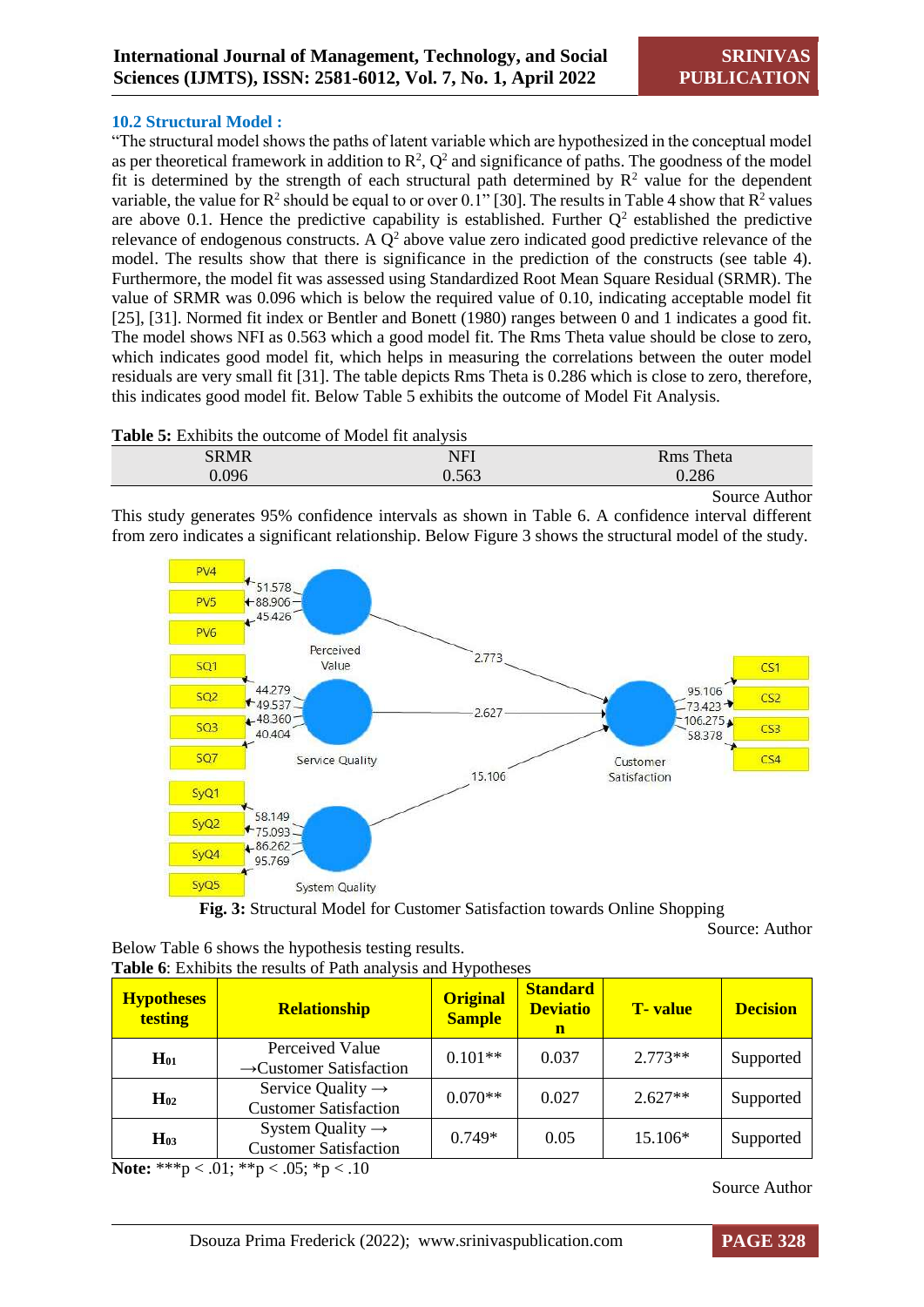Above Figure 3 and Table 6 reveals that  $H_{01}$ ,  $H_{02}$ and  $H_{03}$  hypotheses is accepted as the t-value is 2.042, 2.627 and 15.106 respectively which is greater than 1.96. Therefore, it is concluded that Perceived value, Service Quality and System Quality has significant relationship with Customer Satisfaction.

#### **10.3 Importance Performance Map Analysis (IPMA):**

"The important – performance matrix analysis (IPMA) also known as important – performance map analysis gives us an idea regarding the relative importance and performance of exogenous constructs in their relationship with endogenous construct" [32–34]

IPMA map for constructs are given in figure 4 as follows:





Source Author

**10.3.1 Importance- Performance Matrix Analysis for Customer Satisfaction (Constructs wise)**  Below figure 5 exhibits the IPMA of Customer Satisfaction on the exogenous latent variable of the study.



**Fig. 5**: Importance Performance Matrix Analysis of Customer Satisfaction on exogenous constructs wise

Source Author

It is observed from the figure 5 that Perceived Value assumes the highest degree of importance, its performance is relatively lower than Service Quality and System Quality.

Below table shows the values of total effects (importance) and index values (performance):

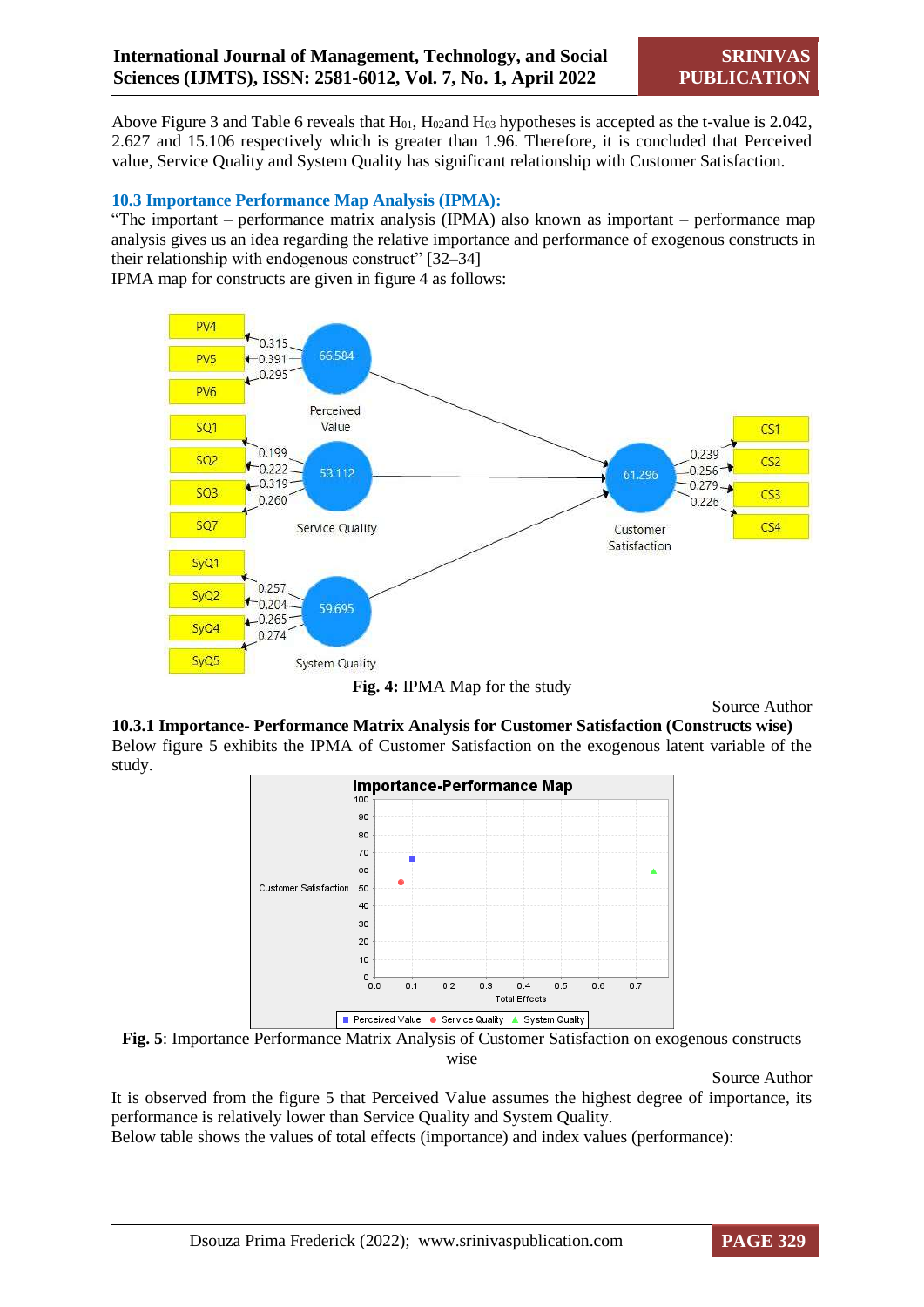| <b>Latent constructs</b> | <b>Importance (Total effects)</b> | <b>Performance (Index values)</b> |
|--------------------------|-----------------------------------|-----------------------------------|
| Perceived Value          | 0.101                             | 66.584                            |
| <b>Service Quality</b>   | 0.070                             | 53.112                            |
| <b>System Quality</b>    | 0.749                             | 59.695                            |

**Table 7:** Total effects and index values of latent constructs

Source Author

The above analysis shows that Service Quality with relatively low performance of 53.112 in contrast with the other exogenous latent variables with a total effect of 0.070 Service Ouality importance. Further, a one-unit increase in Service Quality performance from 61.296 to 62.296 will increase the performance of Customer Satisfaction by 0.070 from 61.296 to 61.366. Other constructs System Quality (62.045) and Perceived Value (61.397) follow as a second and third priority respectively. **10.3.2 Importance- Performance Matrix Analysis for Customer Satisfaction (Indicators wise)**  Below Figure 6 shows the IPMA of the exogenous construct's indicators.



**Fig. 6:** Importance Performance Matrix Analysis of Customer Satisfaction on exogenous indicator wise

Source Author

Service Quality indicators assumes the highest degree of importance, but its performance is not as high as that other construct indicators.

Below Table 8 shows the IPMA analysis results respect to values of total effects (importance) and index values (performance) of indicator wise.

| <b>Latent</b><br><b>constructs</b> | <b>Importance (Total effects)</b> | <b>Performance (Index values)</b> | <b>Value</b>     |
|------------------------------------|-----------------------------------|-----------------------------------|------------------|
| PV4                                | 0.023                             | 67.345                            | 66.607           |
| PV5                                | 0.029                             | 66.809                            | 66.613           |
| PV <sub>6</sub>                    | 0.022                             | 65.471                            | 66.606           |
| SQ1                                | 0.013                             | 50.107                            | 53.125           |
| SQ2                                | 0.014                             | 44.433                            | 53.126           |
| SQ3                                | 0.021                             | 61.777                            | 53.133           |
| SQ7                                | 0.017                             | 52.195                            | 53.129           |
| SyQ1                               | 0.188                             | 56.478                            | 59.883           |
| SyQ2                               | 0.149                             | 62.687                            | 59.844           |
| SyQ4                               | 0.193                             | 62.741                            | 59.888           |
| SyQ5                               | 0.200                             | 57.548                            | 59.895<br>$\sim$ |

**Table 8:** Total effects and index values of latent indicators

Source Author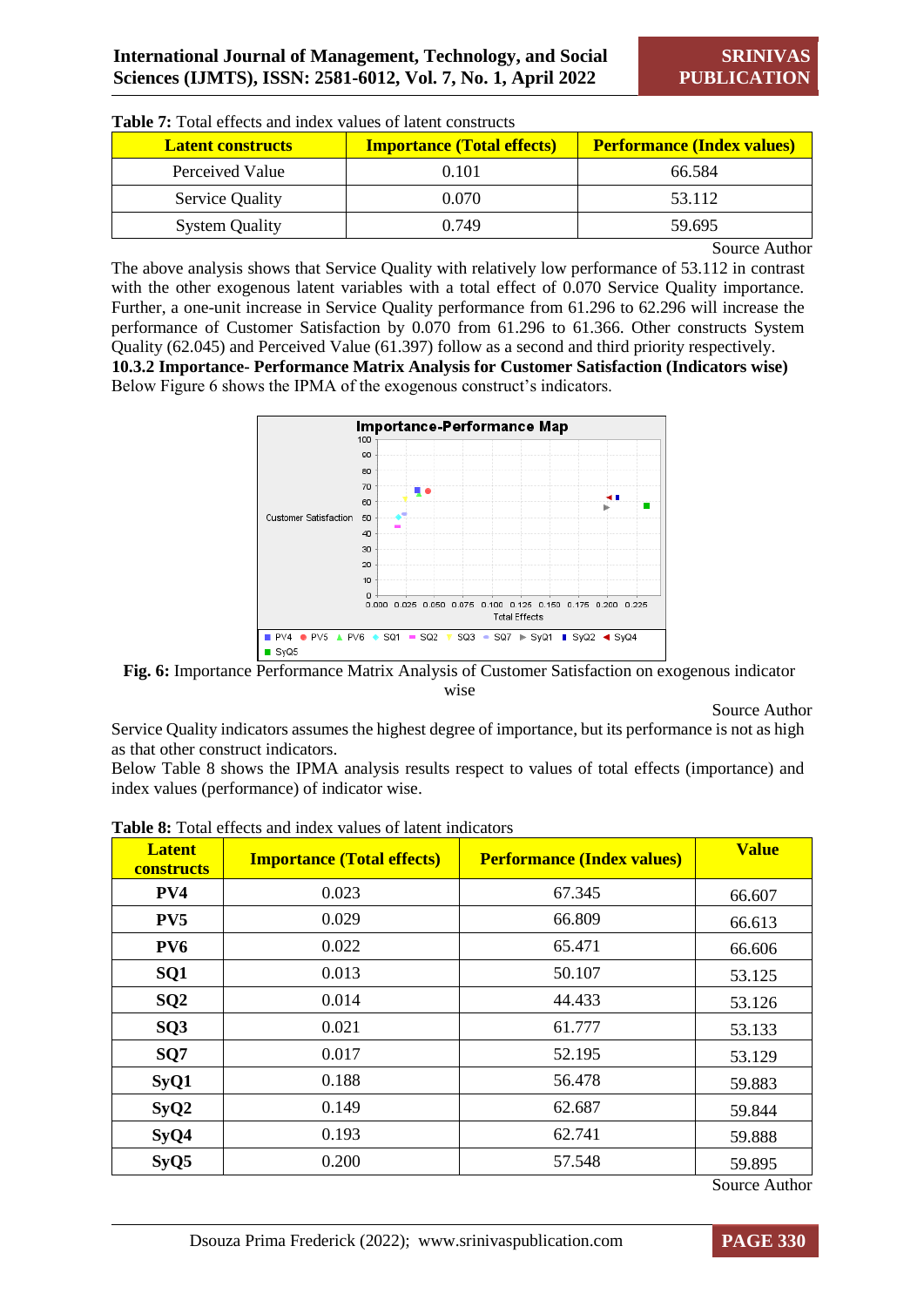The above analysis depicts that Service Quality indicator with a relatively low performance of 53.112. In comparison with few other indicators, Service Quality indicator, performance is relatively low with a total effect of 0.070 importance. Thus, an one-unit increase in Service Quality performance from 53.112 to 54.112 would increase the performance of Customer Satisfaction by 0.070 from 61.296 to 61.366. However, Indicator SQ1 requires more attention to improve as its performance is moderate.

# **11. DIFFCULTIES FACED SHOPPING ONLINE :**

Customers shopping online faces lot of problems and challenges due to many reasons. Below Table 9 shows the results of problem faced by online shoppers.

| S.<br>N <sub>o</sub> | <b>Problems faced</b>                          | <b>Mean</b> | <b>Std. Deviation</b> |
|----------------------|------------------------------------------------|-------------|-----------------------|
|                      | Cyber Theft/Feel of hacking                    | 3.30        | 1.168                 |
|                      | Often make false claims                        | 3.07        | 1.103                 |
|                      | Poor after-sales services                      | 3.09        | 0.823                 |
|                      | Physically checking is not possible            | 3.75        | 1.080                 |
|                      | Difficult to exchange/return defective product | 2.66        | 1.052                 |
|                      | Lack of trustworthiness of vendors             | 2.97        | 1.060                 |
|                      | Poor customer service                          | 2.98        | 0.823                 |

**Table 9:** Exhibits the results of problems faced by customers shopping online

Source: Author

The above table 9 shows that most the customers are facing problems in exchange or to return the defective products, lack of trustworthiness of vendors and poor customer service as their mean values shows below average as 2.66, 2.97 and 2.98 respectively. Therefore, the online retailers need to focus and improve more on these factors to increase customer satisfaction and turnover.

# **12.MANAGERIAL IMPLICATIONS :**

Internal consistency of the data is found to be reliable as the Cronbach alpha & Composite reliability of all the latent constructs are above 0.70. The discriminant validity of the data is established as the convergent validity and discriminant validity as per Fornell and Larcker Criterion is established. The R-square is 0.766 which shows good covariance of the Customer satisfaction on the exogenous latent variables. The Q-square value is zero and above zero which shows model has good predictive relevance. SRMR, NFI and rms Theta values shows the goodness of model fit is established. The structural model shows all exogeneous latent constructs have significant relationship with the endogenous latent variable as the t-values are above 1.96. The IPMA analysis shows construct wise that Service Quality as factor needs some improvement to increase the online retailers' sales and increase customer satisfaction and IPMA analysis as per indicator's wise, shows that one of the indicators representing free shipment needs improvement as the customer feels burden with extra charges for shipment especially when the value of certain products is below the minimum order price expected from the online vendors.

The online retailers need to enhance their service quality to increase customer satisfaction. Therefore, easy return or exchange of the products or services should be offered to the customer who are not satisfied with the products due to quality or defect issues. Such products or services should be improved or removed from online shop to avoid dissatisfaction among customers. Online retailers should try to provide good products to gain customers trust and turn those customers into loyal customers, therefore, negative feedback received should be immediately acted upon by online retailers and few loyalty coupons can be offered for creating re-purchase intention among the customers. Customer representatives in-charge for solving the grievance of the dissatisfied customers should act politely and solve the problems of the customers within limited time.

The research study is confined to the city of Mangalore in Karnataka State only. In the country like India, being biggest with diverse population, the findings and implications of this study cannot be generalized for the entire country. In addition, the study focuses only on Online Shopping Service Industry. Therefore, there is further scope for future researchers to extend the study by including other affecting factors to customer satisfaction in different service industries.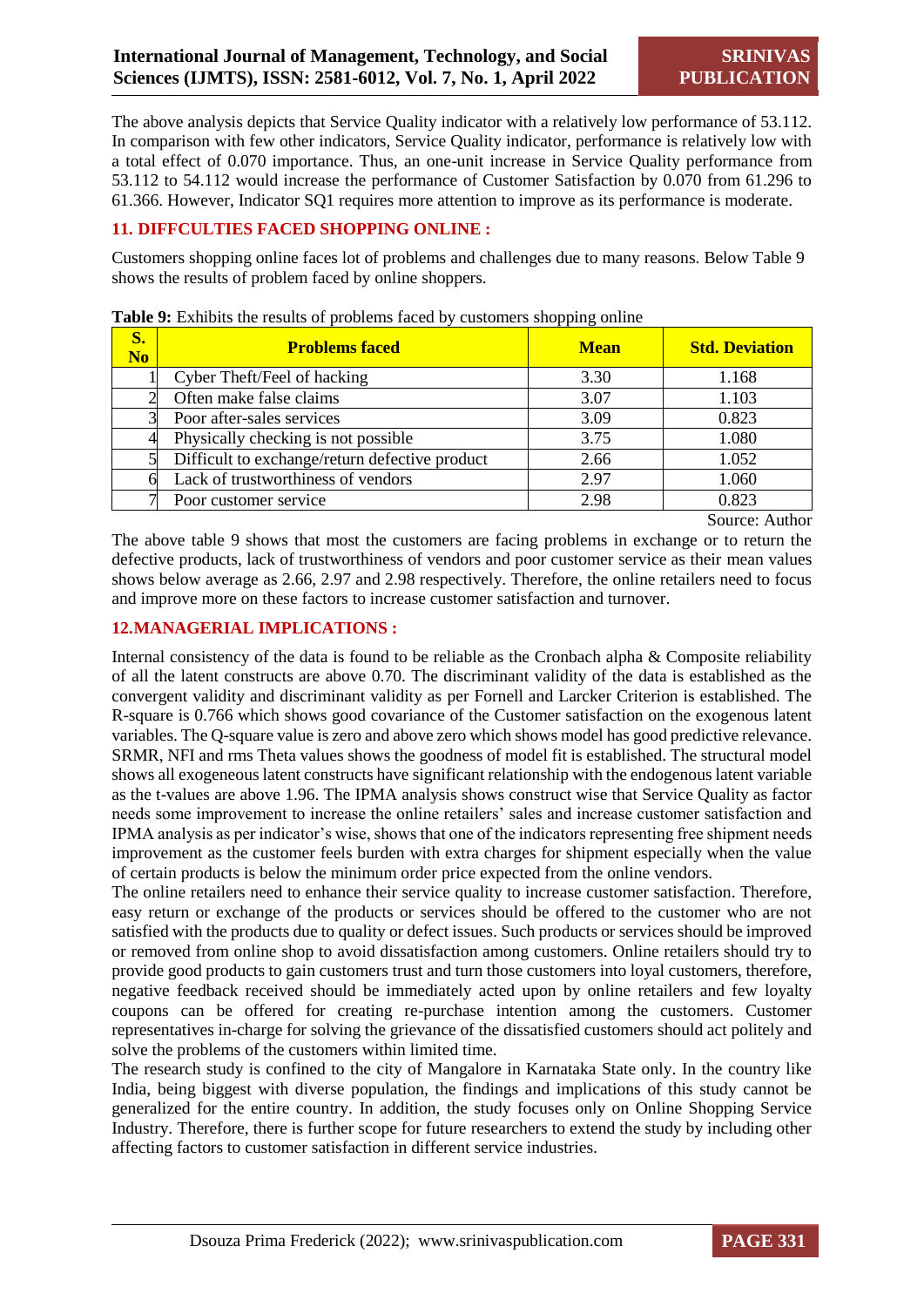### **13.CONCLUSION :**

Companies are battling for market share in a highly competitive market. Firms have realized over time that customer retention is the secret to success. With the prevailing growth rate and stiff competition, this became essential to comprehend the requirements of customers. Moreover, as the services are intangible in nature, businesses who provide them, struggle to understand the expectations of customers who assess them. This has resulted in increased competition in addition to deregulations, many retail businesses looking for lucrative methods to distinguish their offerings. Therefore, many retailers offer their services online. The results of the study states Perceived value, Service quality and System quality are the affecting factors for customer satisfaction towards online shopping.

#### **REFERENCES :**

- [1] Mattila, A. S., & Wirtz, J. (2008). The role of store environmental stimulation and social factors on impulse purchasing. *Journal of services marketing*, *22*(7), 562-567. [GoogleScholar](https://scholar.google.com/scholar?hl=en&as_sdt=0%2C5&q=The+role+of+store+environmental+stimulation+and+social+factors+on+impulse+purchasing&btnG=)<sup> $\lambda$ </sup>
- [2] Manzoor, A. (2010). *E-commerce: An Introduction - Amir Manzoor. LAP Lambert Academic Publishing*. (pp 1-394). [GoogleScholar](https://scholar.google.com/scholar?hl=en&as_sdt=0%2C5&q=%5B2%5D%09Manzoor%2C+A.+%282010%29.+E-commerce%3A+An+Introduction+-+Amir+Manzoor+-+Google+Books.+LAP+Lambert+Academic+Publishing.+&btnG=)<sup> $\lambda$ </sup>
- [3] Chhikara, S. (2010, September). Identification of variables and factors Impacting consumer behavior in on-line shopping in India: An empirical study. *In International Conference on Ebusiness Technology and Strategy* (pp. 292-304). Springer, Berlin, Heidelberg. [GoogleScholar](https://scholar.google.com/scholar?hl=en&as_sdt=0%2C5&q=%5B3%5D%09Chhikara%2C+S.+%282010%29.+Identification+of+variables+and+factors+impacting+consumer+behavior+in+on-line+shopping+in+India%3A+An+empirical+study.+In+International+Conference+on+E-Business+Technology+and+Strategy%2C+113+CCIS%2C+292%E2%80%93304.+&btnG=)<sup> $x$ </sup>
- [4] Richa, D. (2012). Impact of demographic factors of consumers on online shopping behaviour: A study of consumers in India. *International journal of engineering and management sciences*, *3*(1), 43-52. [GoogleScholar](https://scholar.google.com/scholar?hl=en&as_sdt=0%2C5&q=%5B4%5D%09Dahiya%2C+R.+%282012%29.+Impact+of+demographic+factors+of+consumers+on+online+shopping+behaviour%3A+A+study+of+consumers+in+India.+International+Journal+of+Engineering+and+Management+Sciences%2C+3%281%29%2C+43%E2%80%9352.+&btnG=) ×
- [5] Dsouza, F. P., & Parappagoudar, S. K. (2021). SWOC Analysis Of Zomato A Case Of Online Food Delivery Services. *International Research Journal of Modernization in Engineering Technology and Science*, *3*(3), 537–544. [GoogleScholar](https://scholar.google.com/scholar?hl=en&as_sdt=0%2C5&q=%5B5%5D%09Dsouza%2C+F.+P.%2C+%26+Parappagoudar%2C+S.+K.+%282021b%29.+SWOC+Analysis+Of+Zomato+%E2%80%93+A+Case+Of+Online+Food+Delivery+Services.+International+Research+Journal+of+Modernization+in+Engineering+Technology+and+Science%2C+3%283%29%2C+537%E2%80%93544.&btnG=) ×<sup>7</sup>
- [6] Fishbein, M., & Ajzen, I. (1980). Predicting and understanding consumer behavior: Attitudebehavior correspondence. *Understanding attitudes and predicting social behavior*, 1(1), 148-172. [GoogleScholar](https://scholar.google.com/scholar?hl=en&as_sdt=0%2C5&q=Predicting+and+understanding+consumer+behavior%3A+Attitude-behavior+correspondence&btnG=)<sup> $\lambda$ </sup>
- [7] Venkatesh, V., Thong, J. Y. L., & Xu, X. (2012). Venkatesh\_Thong\_Xu\_MISQ\_forthcoming (GENDER AGE EXPERIENCE). *MIS Quarterly*, *36*(1), 157–178. [GoogleScholar](https://scholar.google.com/scholar?hl=en&as_sdt=0%2C5&q=%5B7%5D%09Venkatesh%2C+V.%2C+Thong%2C+J.+Y.+L.%2C+%26+Xu%2C+X.+%282012%29.+Venkatesh_Thong_Xu_MISQ_forthcoming+%28GENDER+AGE+EXPERIENCE%29.+MIS+Quarterly%2C+36%281%29%2C+157%E2%80%93178.&btnG=)<sup> $\lambda$ </sup>
- [8] Joines, J. L., Scherer, C. W., & Scheufele, D. A. (2003). Exploring motivations for consumer Web use and their implications for e‐commerce. *Journal of consumer marketing*. 20(2–3), 90–108. [GoogleScholar](https://scholar.google.com/scholar?hl=en&as_sdt=0%2C5&q=%5B8%5D%09Joines%2C+J.+L.%2C+Scherer%2C+C.+W.%2C+%26+Scheufele%2C+D.+A.+%282003%29.+Exploring+motivations+for+consumer+Web+use+and+their+implications+for+e-commerce.+Journal+of+Consumer+Marketing%2C+20%282%E2%80%933%29%2C+90%E2%80%93108.+&btnG=)<sup> $\lambda$ </sup>
- [9] Frederick, D. P., & Bhat, G. S. (2021). Review on Customer Perception Towards Online Food Delivery Services. *International Journal of Creative Research Thoughts*, *9*(7), b301-b314. [GoogleScholar](https://scholar.google.com/scholar?hl=en&as_sdt=0%2C5&q=%5B9%5D%09Frederick%2C+D.+P.%2C+%26+Bhat%2C+G.+S.+%282021%29.+Review+on+Customer+Perception+Towards+Online+Food+Delivery+Services.+International+Journal+of+Creative+Research+Thoughts%2C+9%287%29%2C+2320%E2%80%932882.+&btnG=)<sup> $\lambda$ </sup>
- [10] Monsuwé, T. P., Dellaert, B. G., & De Ruyter, K. (2004). What drives consumers to shop online? A literature review. *International journal of service industry management*. *15*(1), 102–121. [GoogleScholar](https://scholar.google.com/scholar?hl=en&as_sdt=0%2C5&q=What+drives+consumers+to+shop+online%3F+A+literature+review.+International+Journal+of+Service+Industry+Management%2C+15%281%29%2C+102%E2%80%93121.+&btnG=)<sup> $\bar{x}$ </sup>
- [11] Chih, W., & Tang, T. (2005). The role of trust in customer online shopping behavior: Perspective of technology acceptance model. *North American Association for Computational Social and Organizational Science*, *1*(1), 1–7. [GoogleScholar](https://scholar.google.com/scholar?hl=en&as_sdt=0%2C5&q=%5B11%5D%09Chih%2C+W.%2C+%26+Tang%2C+T.+%282005%29.+The+role+of+trust+in+customer+online+shopping+behavior%3A+Perspective+of+technology+acceptance+model.+North+American+Association+for+Computational+Social+and+Organizational+Science+%2C+1%281%29%2C+1%E2%80%937.+&btnG=)<sup> $x^7$ </sup>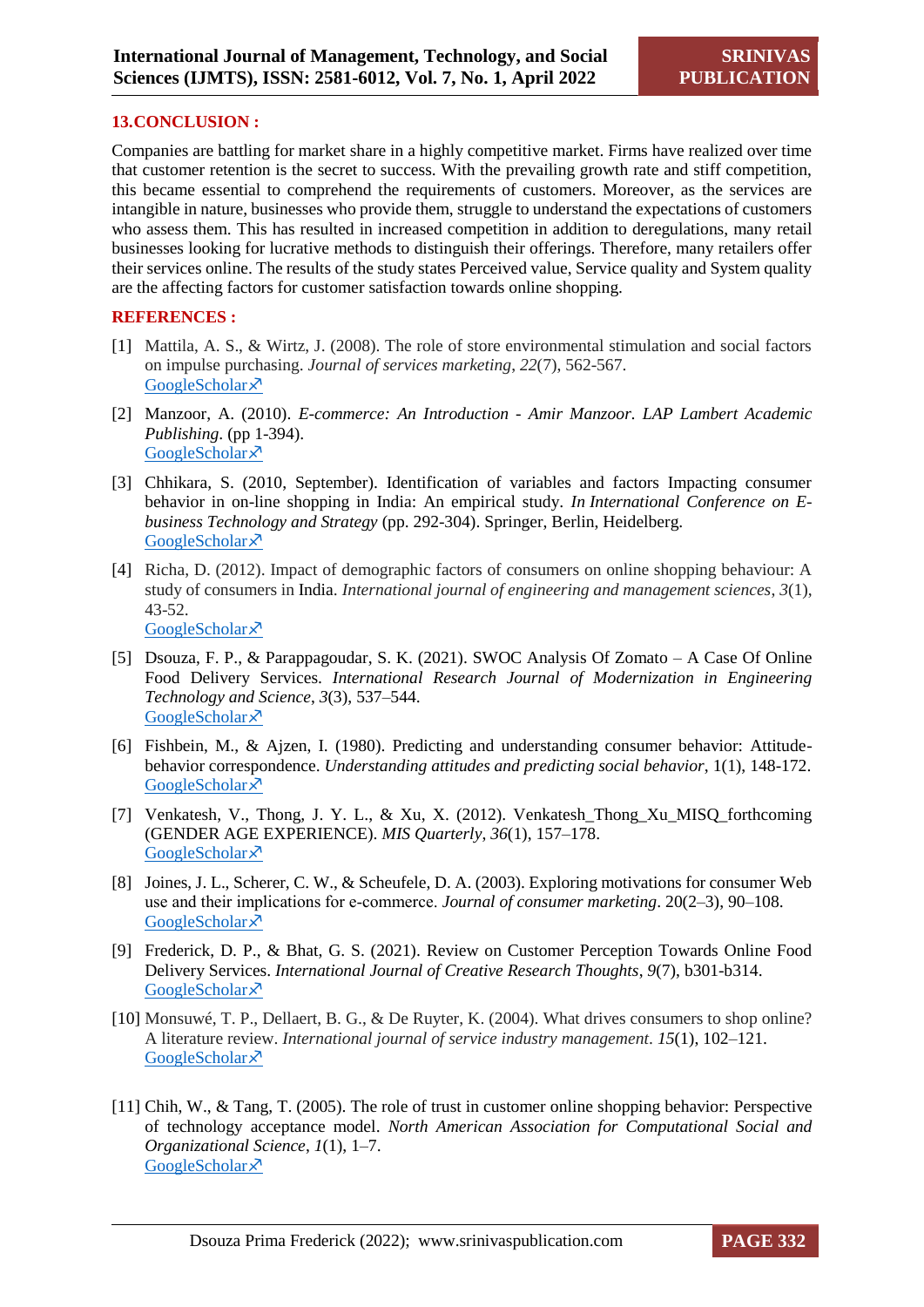- [12] Hui, T. K., & Wan, D. (2007). Factors affecting Internet shopping behaviour in Singapore: Gender and educational issues. *International Journal of Consumer Studies*, *31*(3), 310–316. [GoogleScholar](https://scholar.google.com/scholar?hl=en&as_sdt=0%2C5&q=%5B12%5D%09Hui%2C+T.+K.%2C+%26+Wan%2C+D.+%282007%29.+Factors+affecting+Internet+shopping+behaviour+in+Singapore%3A+Gender+and+educational+issues.+International+Journal+of+Consumer+Studies%2C+31%283%29%2C+310%E2%80%93316.+&btnG=) ×
- [13] Frederick, D. P., & Parappagoudar, S. K. (2021). A Descriptive Analysis on Sustainable Business Strategy of Online Food Service Industry. *International Research Journal of Modernization in Engineering Technology and Science*, *3*(3), 545–554. [GoogleScholar](https://scholar.google.com/scholar?hl=en&as_sdt=0%2C5&q=A+Descriptive+Analysis+On+Sustainable+Business+Strategy+Of+Online+Food+Service+Industry.+&btnG=)<sup> $\lambda$ </sup>
- [14] Li, N., & Zhang, P. (2002). Consumer Online Shopping Attitudes and Behavior: An Assessment Of Research. *AMCIS 2002 Proceedings. 74*(1), 508–514. [GoogleScholar](https://scholar.google.com/scholar?hl=en&as_sdt=0%2C5&q=%5B14%5D%09Li%2C+N.%2C+%26+Zhang%2C+P.+%282002%29.+CONSUMER+ONLINE+SHOPPING+ATTITUDES+AND+BEHAVIOR%3A+AN+ASSESSMENT+OF+RESEARCH.+AMCIS+2002+Proceedings%2C+508%E2%80%93514.+&btnG=)<sup>y</sup>
- [15] San, L. Y., Jun, W. W., Ling, T. N., & Hock, N. T. (2010). Customers' perceive online shopping service quality: The perspective of generation Y. *European Journal of Economics, Finance and Administrative Sciences*, *25*(2), 84–91. [GoogleScholar](https://scholar.google.com/scholar?hl=en&as_sdt=0%2C5&q=%5B15%5D%09San%2C+L.+Y.%2C+Jun%2C+W.+W.%2C+Ling%2C+T.+N.%2C+%26+Hock%2C+N.+T.+%282010%29.+Customers%E2%80%99+perceive+online+shopping+service+quality%3A+The+perspective+of+generation+Y.+.+European+Journal+of+Economics%2C+Finance+and+Administrative+Sciences%2C+25%282%29%2C+84%E2%80%9391.+&btnG=)<sup> $\lambda$ </sup>
- [16] Van der Heijden, H., Verhagen, T., & Creemers, M. (2003). Understanding online purchase intentions: contributions from technology and trust perspectives. *European Journal of Information Systems*, *12*(1), 41–48. [GoogleScholar](https://scholar.google.com/scholar?hl=en&as_sdt=0%2C5&q=%5B16%5D%09Van+der+Heijden%2C+H.%2C+Verhagen%2C+T.%2C+%26+Creemers%2C+M.+%282003%29.+Understanding+online+purchase+intentions%3A+contributions+from+technology+and+trust+perspectives.+European+Journal+of+Information+Systems%2C+12%281%29%2C+41%E2%80%9348.+&btnG=)<sup> $\bar{x}$ </sup>
- [17] Hsu, C. W. (2006). Privacy concerns, privacy practices and web site categories: Toward a situational paradigm. *Online Information Review*, *30*(5), 569–586. [GoogleScholar](https://scholar.google.com/scholar?hl=en&as_sdt=0%2C5&q=%5B17%5D%09Hsu%2C+C.+W.+%282006%29.+Privacy+concerns%2C+privacy+practices+and+web+site+categories%3A+Toward+a+situational+paradigm.+Online+Information+Review%2C+30%285%29%2C+569%E2%80%93586.+&btnG=) ×
- [18] Alam, S. S., Bakar, Z., Ismail, H. B., & Ahsan, M. (2008). Young consumers online shopping: an empirical study. *Journal of Internet Business*, *5*(1), 80–97. [GoogleScholar](https://scholar.google.com/scholar?hl=en&as_sdt=0%2C5&q=%5B18%5D%09Alam%2C+S.+S.%2C+Bakar%2C+Z.%2C+Ismail%2C+H.+B.%2C+%26+Ahsan%2C+M.+%282008%29.+Young+consumers+online+shopping%3A+an+empirical+study.+Journal+of+Internet+Business%2C+5%281%29%2C+80%E2%80%9397.+&btnG=)<sup> $\lambda$ </sup>
- [19] Parboteeah, D. V., Valacich, J. S., & Wells, J. D. (2009). The influence of website characteristics on a consumer's urge to buy impulsively. *Information Systems Research*, *20*(1), 60–78. [GoogleScholar](https://scholar.google.com/scholar?hl=en&as_sdt=0%2C5&q=%5B19%5D%09Parboteeah%2C+D.+V.%2C+Valacich%2C+J.+S.%2C+%26+Wells%2C+J.+D.+%282009%29.+The+influence+of+website+characteristics+on+a+consumer%E2%80%99s+urge+to+buy+impulsively.+Information+Systems+Research%2C+20%281%29%2C+60%E2%80%9378.+&btnG=)<sup> $\bar{x}$ </sup>
- [20] Chuang, H. M., & Fan, C. J. (2011). The mediating role of trust in the relationship between eretailer quality and customer intention of online shopping. *African Journal of Business Management*, *5*(22), 9522–9529. [GoogleScholar](https://scholar.google.com/scholar?hl=en&as_sdt=0%2C5&q=%5B20%5D%09Chuang%2C+H.+M.%2C+%26+Fan%2C+C.+J.+%282011%29.+The+mediating+role+of+trust+in+the+relationship+between+e-retailer+quality+and+customer+intention+of+online+shopping.+African+Journal+of+Business+Management%2C+5%2822%29%2C+9522%E2%80%939529.+&btnG=) ×
- [21] Sahney, S. (2008). Critical success factors in online retail–an application of quality function deployment and interpretive structural modeling. *International Journal of Business and Information*, *3*(1), 144–163. [GoogleScholar](https://scholar.google.com/scholar?hl=en&as_sdt=0%2C5&q=%5B21%5D%09Sahney%2C+S.+%282008%29.+Critical+success+factors+in+online+retail%E2%80%93an+application+of+quality+function+deployment+and+interpretive+structural+modeling.+International+Journal+of+Business+and+Information%2C+3%281%29%2C+144%E2%80%93163.+&btnG=)<sup>y</sup>
- [22] Narayandas, D., Caravella, M., & Deighton, J. (2002). The impact of internet exchanges on business-to-business distribution. *Journal of the Academy of Marketing Science*, *30*(4), 500–505. [GoogleScholar](https://scholar.google.com/scholar?hl=en&as_sdt=0%2C5&q=%5B22%5D%09Narayandas%2C+D.%2C+Caravella%2C+M.%2C+%26+Deighton%2C+J.+%282002%29.+The+impact+of+internet+exchanges+on+business-to-business+distribution.+Journal+of+the+Academy+of+Marketing+Science%2C+30%284%29%2C+500%E2%80%93505.+&btnG=)<sup>7</sup>
- [23] Park, C. H., & Kim, Y. G. (2003). Identifying key factors affecting consumer purchase behavior in an online shopping context. *International Journal of Retail & Distribution Management*, *31*(1), 16–29. [GoogleScholar](https://scholar.google.com/scholar?hl=en&as_sdt=0%2C5&q=%5B23%5D%09Park%2C+C.+H.%2C+%26+Kim%2C+Y.+G.+%282003%29.+Identifying+key+factors+affecting+consumer+purchase+behavior+in+an+online+shopping+context.+International+Journal+of+Retail+%26+Distribution+Management%2C+31%281%29%2C+16%E2%80%9329.+&btnG=)<sup>y</sup>
- [24] Mengli, M. (2005). A study on factors affecting consumers' attitude towards online shopping and online shopping intention in Bangkok, Thailand. *In Proceedings of the 7th International Conference on Innovation & Management*, (pp 1–7). [GoogleScholar](https://scholar.google.com/scholar?hl=en&as_sdt=0%2C5&q=%5B24%5D%09Mengli%2C+M.+%282005%29.+A+study+on+factors+affecting+consumers%E2%80%99+attitude+towards+online+shopping+and+online+shopping+intention+in+Bangkok%2C+Thailand.+In+Proceedings+of+the+7th+International+Conference+on+Innovation+%26+Management%2C+1%E2%80%937.+&btnG=) ×
- [25] Hair, J. F., Ringle, C. M., & Sarstedt, M. (2011). PLS-SEM: Indeed a silver bullet. *Taylor & Francis*, *19*(2), 139–152. [GoogleScholar](https://scholar.google.com/scholar?hl=en&as_sdt=0%2C5&q=%5B25%5D%09Hair%2C+J.+F.%2C+Ringle%2C+C.+M.%2C+%26+Sarstedt%2C+M.+%282011%29.+PLS-SEM%3A+Indeed+a+silver+bullet.+Taylor+%26+Francis%2C+19%282%29%2C+139%E2%80%93152.+&btnG=)<sup> $\lambda$ </sup>